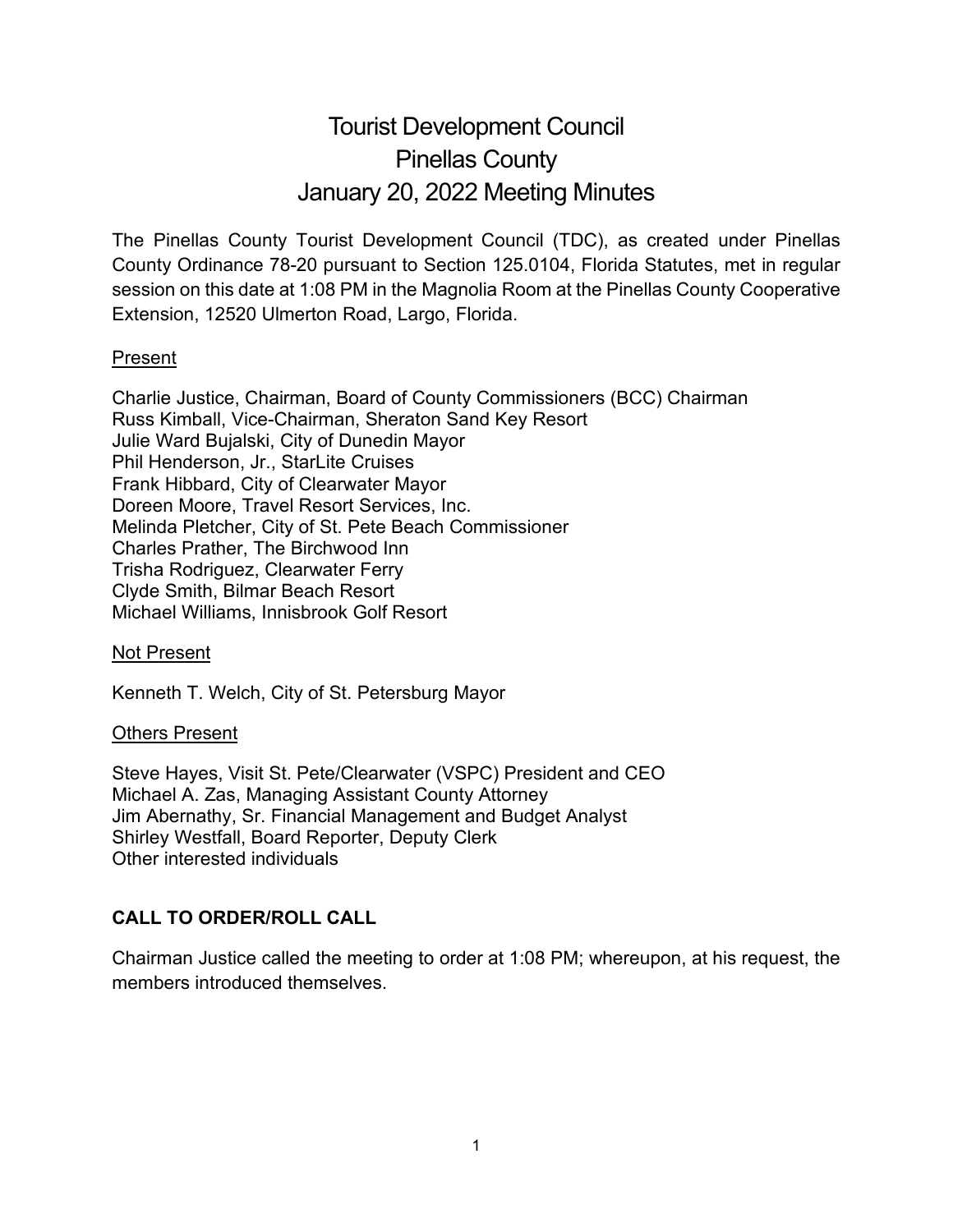## **CHAIRMAN COMMENTS**

Chairman Justice related that he is looking forward to serving on the Board and thanked the members for their time and efforts, noting the importance of tourism to Pinellas County.

## **WELCOME NEW TDC MEMBER**

Chairman Justice indicated that newly elected Mayor Kenneth T. Welch may be attending a press conference currently being held in St. Petersburg regarding the Tampa Bay Rays.

## **MINUTES OF THE DECEMBER 15, 2021 REGULAR MEETING**

Mayor Hibbard made a motion, which was seconded by Mr. Williams and carried unanimously, that the minutes of the December 15 meeting be approved.

## **PUBLIC COMMENTS**

No one responded to the Chairman's call for public comment.

## **INDUSTRY PRESENTATION**

#### St. Pete-Clearwater International (PIE) Airport

Following opening comments by Mr. Hayes, the Airport's Director of Air Service Development and Marketing Jeff Clauss referred to a PowerPoint presentation titled *Tourism Development Council, January 20, 2022* and provided updates regarding the past year. He noted that prior to the pandemic in 2020, PIE had eight consecutive years of setting all-time passenger records; and that in 2021, it has had significant growth in passenger and airline service; whereupon, he highlighted the following successes:

- July 2021 was the biggest month in PIE history with 260,000 passengers
- December 2021 was the biggest December in history
- Eleven new cities have been added for a total of 65 non-stop destinations
- Two new airlines Swoop (Canadian carrier) and Sun Country

Mr. Clauss provided information about the top Allegiant Air markets; whereupon, he reviewed the 2022 Capital Improvement Program, to include the following projects:

- New Parallel General Aviation Taxiway (Airco Connectivity; \$9.2M)
- Terminal Apron Rehabilitation & Runway/Taxiway Conversion (\$10M)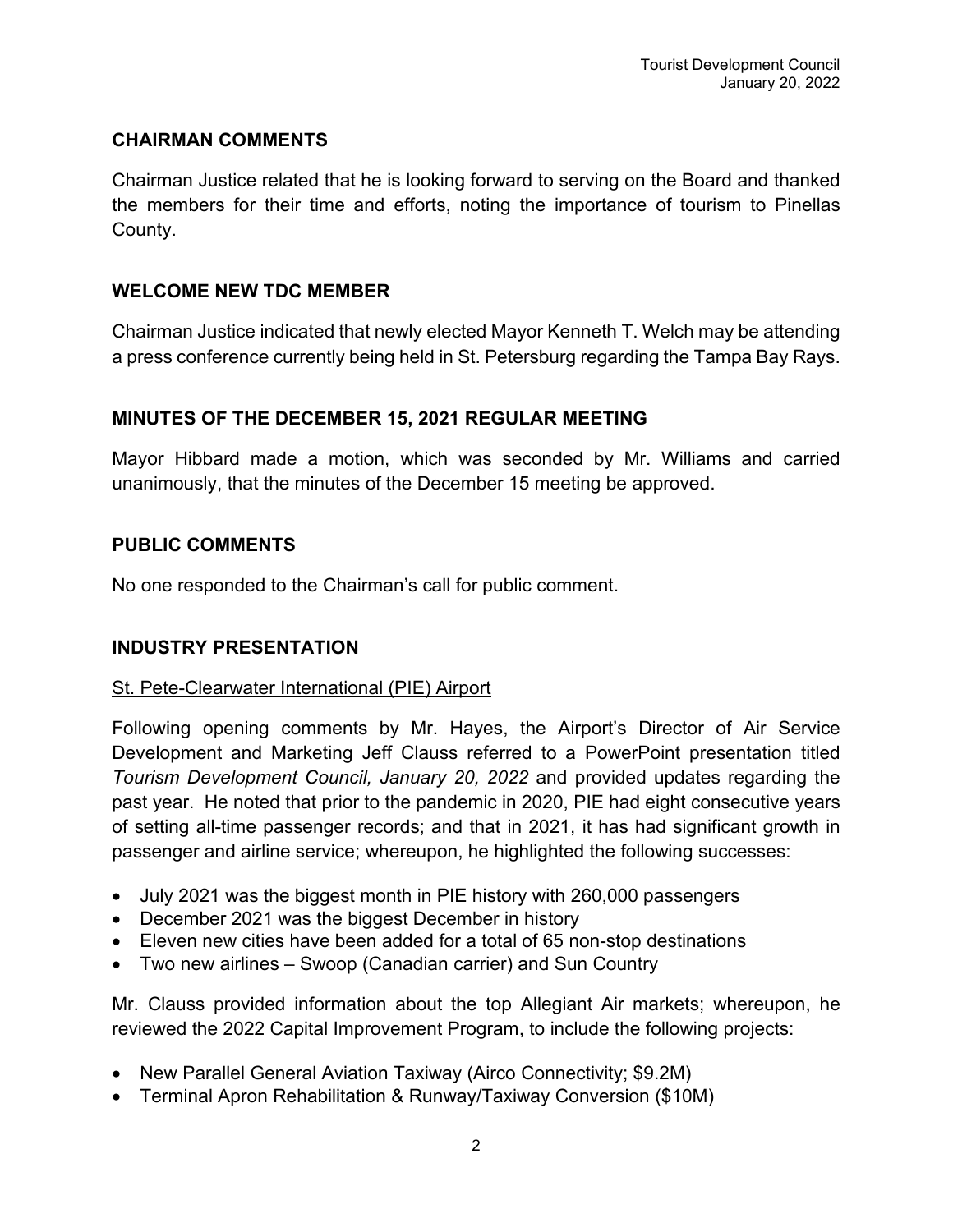- New Airfield Electrical Vault (\$4.2M)
- Replacement of Gates 7-11 Exit Lane Technology (\$900K)
- New Cell Phone Lot Restrooms (\$300K)
- Future Terminal Expansion (\$75M)

Mr. Clauss introduced the President of Starmark International Jacqui Hartnett and called her to the podium. Ms. Harnett related that as the agency of record for PIE since February 2021, the first three marketing initiatives included making PIE famous in the local market, making PIE famous in the airline industry, and expanding the business-to-business travel to Latin America, South America, and the Caribbean.

Ms. Harnett played a video capturing the "*PIE. Go Easy*." Campaign, highlighting the features of the airport while showcasing the area attractions. She shared the results of a multi-channel social media campaign and local brand awareness efforts promoting nonstop flights and easygoing air travel and noted that the campaign was successful; and that billboards, banners, and trade shows were utilized to increase the local awareness.

Ms. Harnett noted the recent celebrations of the 15th Anniversary of the partnership between PIE and Allegiant Air, and Allegiant's Key West and Swoop's Toronto inaugural flights; whereupon, she played a second promotional video developed with help from Allegiant Air to create Super Bowl brand buzz and discussed the media impressions resulting from the efforts.

Responding to queries by Mr. Williams, Mr. Clauss indicated that PIE does have the ability to add more flights; that \$75 million have been earmarked in the 2022 Capital Improvement Plan for terminal development and expansion; that the funds have been secured via stimulus and other federal government funding; that there are additional airlines and destinations being targeted for expansion; and that PIE appreciates TDC and VSPC efforts and will reach out for assistance as needed.

During discussion and in response to queries by the members, Mr. Clauss stated that PIE is the second largest airport serviced by Allegiant Air in terms of passenger numbers, yielding only to Orlando Sanford International Airport; and that the biggest obstacle to getting additional airlines at PIE is risk aversion by the airlines.

Mr. Clauss expressed his satisfaction with Starmark's efforts in the first year of a five-year contract; whereupon, Mr. Hayes expressed his enjoyment of working with the team at PIE and elaborated on the hard work that goes into recruiting an airline, adding that he is thrilled with having a Canadian carrier again.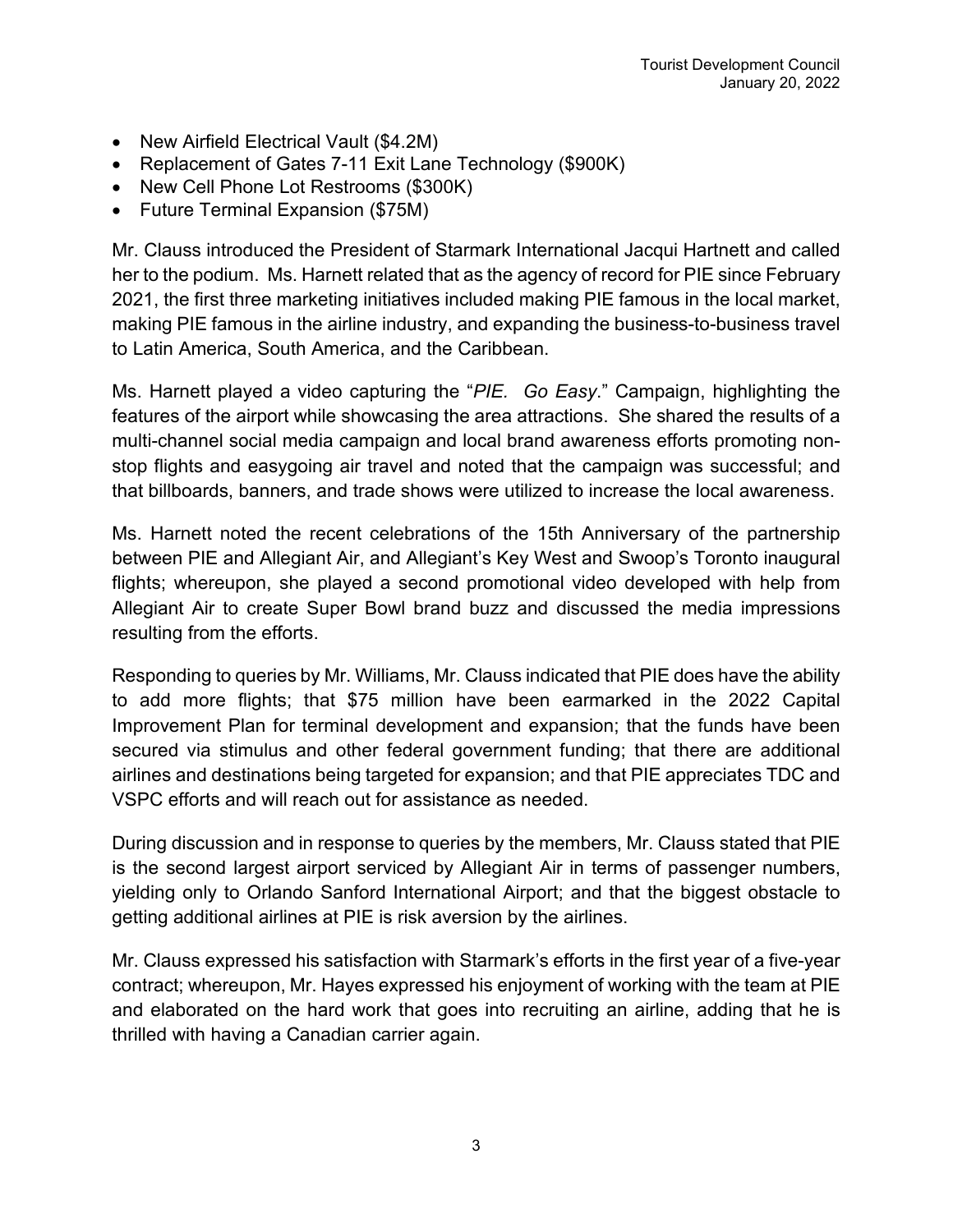## **ELITE EVENT GUIDELINES REVIEW**

Noting that the redlined guidelines draft is included in the agenda packet, Mr. Hayes referred to a document titled *Notes/Major Changes to Elite Event Guidelines* and summarized the prior discussions and decisions relating to the revisions of the *Funding Categories & Eligibility* and *Application Process & Review* sections of the guidelines. He stated that the last item that needs to be addressed is on attendance and room nights metrics, which the Board requested him to review at the last meeting; whereupon, he discussed the history and data analysis utilized in formulating the following suggested metrics in the respective categories:

- Category I attendance 50,000 or generates 15,000 room nights
- Category II attendance over 15,000 or generates over 4,500 room nights
- Category III attendance over 10,000 and generates 3,000 room nights
- Category IV attendance over 7,500, with maximum funding eligibility up to \$15,000
- Category V new event with maximum funding eligibility of up to  $$15,000$

The members praised Mr. Hayes for his efforts with regard to the revised guidelines, noting the added clarity and elimination of politics from the review process. Responding to a query by Ms. Rodriguez, discussion ensued, with input by Attorney Zas, regarding the reasoning for including both the attendance and room nights requirements under the above-referenced Category III, rather than either one or the other, as in Categories I and II, specified by the word "and" versus "or", respectively; whereupon, Mr. Williams made a motion to change the word "and" under Category III to "or" for consistency. The motion was seconded by Mayor Bujalski and carried unanimously.

Following discussion, Mr. Hayes indicated that he will present the final revised guidelines document at the next TDC meeting for approval; and that the Board's recommendation will subsequently be forwarded to the BCC; whereupon, discussion ensued regarding the application process timeline, the Elite Event Program funding, and related matters.

## **VSPC PRESIDENT & CEO REPORT**

## FY 2023 Budget Timeline

Mr. Hayes referred to a PowerPoint presentation titled *Pinellas County Tourist Development Council Meeting* and provided information regarding the following FY 2023 budget timeline:

- February 28 Budget due to Office of Management and Budget
- April 19 Budget review with County Administrator
- April 20 TDC Budget Workshop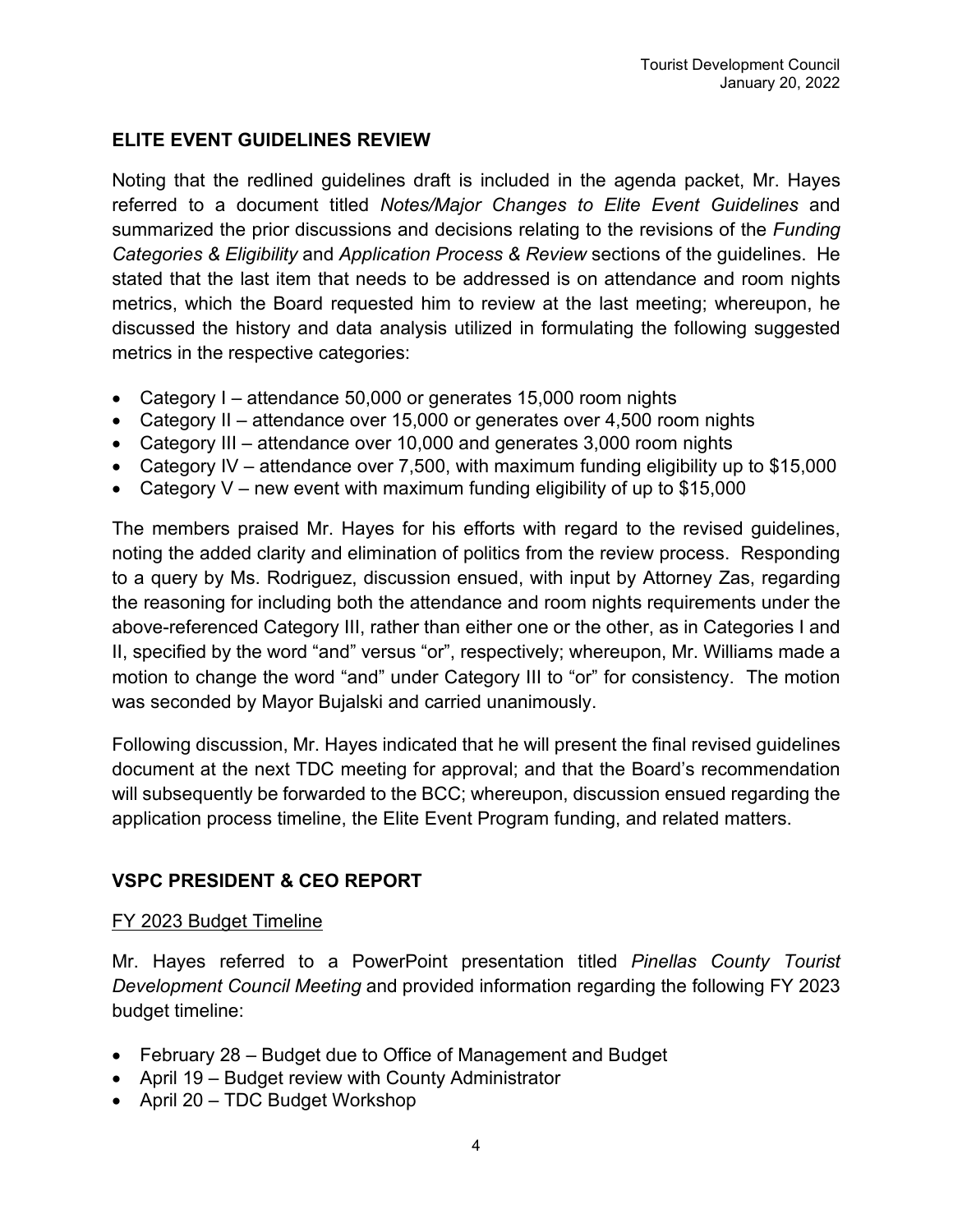- June 15-17 Budget presentation to BCC
- September BCC action on the County Budget

#### **Strategic Plan Update**

Responding to a query by Mayor Bujalski, Mr. Hayes indicated that three workshops regarding the strategic plan have been tentatively scheduled as follows; and that he will send out the invitations to the members:

- January 31, afternoon, at Innisbrook Golf Resort
- February 1, morning, at the Epi Center
- February 1, afternoon, at the Sirata Beach Resort

Mr. Hayes expressed his excitement about the plan development, noting the discussions regarding tourism and its impact on the community, particularly, the role of the VSPC in the matter.

Mr. Hayes discussed the financial statement for December, indicating that normal operations and less cancellations appear to be trending.

## Destination Metrics

Continuing the PowerPoint presentation*,* Mr. Hayes reviewed statistical data regarding tourist development tax collection, lodging, average daily rate (ADR), occupancy, and visitor profile, indicating that the collections greatly exceeded the numbers as compared to the prior fiscal year; and that the jump in the metrics is seen across the state. At the request of Mr. Williams, Mr. Hayes indicated that he will confirm the data relating to the Inland ADR at a future meeting, and discussion concerning the current state of meetings and conventions side of business travel ensued.

## Location Change for Future TDC Meetings

Mr. Hayes related that starting in February, the TDC meetings will be held in the County Communications Building, Palm Room, 333 Chestnut Street, in Clearwater.

#### General Comments

Mr. Hayes indicated that two Visit Florida trade shows were held at the Tampa Convention Center, Florida Huddle and Florida Encounter; and that staff held a pre-FAM and reached customers from Latin America, United Kingdom and other European countries, Canada, and the U.S.